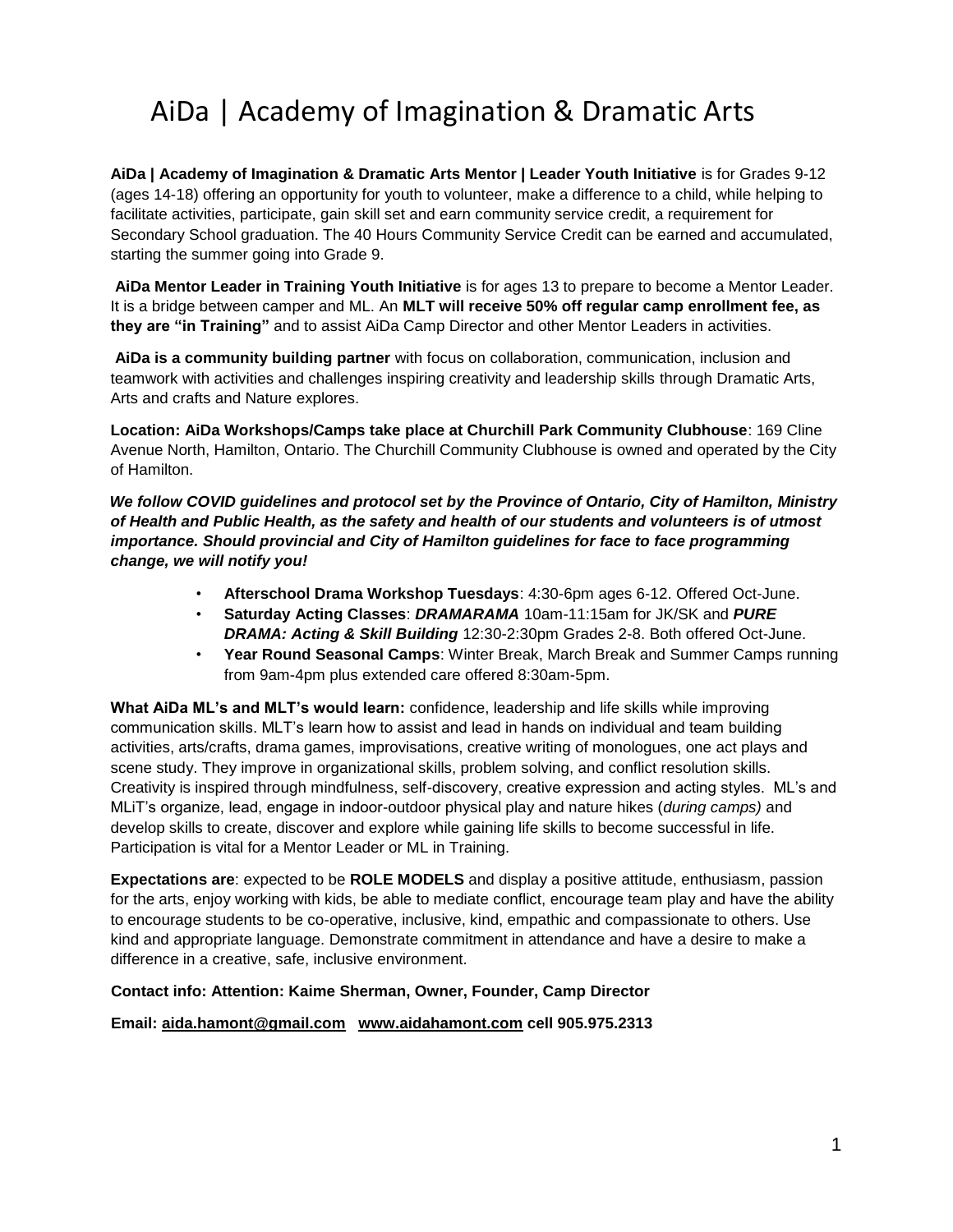

# AiDa Mentor | Leader **Training Application**

|                              | Contact Information: Please complete & return by email or mailing address: 118 Dalewood Crescent<br>Hamilton ON L8S 4C1 or email: aida.hamont@gmail.com Follow us on Social Media @aida.hamont                                                                                                                                                                                                      |
|------------------------------|-----------------------------------------------------------------------------------------------------------------------------------------------------------------------------------------------------------------------------------------------------------------------------------------------------------------------------------------------------------------------------------------------------|
| Full Name and age            |                                                                                                                                                                                                                                                                                                                                                                                                     |
| <b>Street Address</b>        |                                                                                                                                                                                                                                                                                                                                                                                                     |
| City, Postal Code            |                                                                                                                                                                                                                                                                                                                                                                                                     |
| Home Phone                   |                                                                                                                                                                                                                                                                                                                                                                                                     |
| <b>Cell Phone</b>            |                                                                                                                                                                                                                                                                                                                                                                                                     |
| <b>E-Mail Address</b>        |                                                                                                                                                                                                                                                                                                                                                                                                     |
| <b>Availability</b>          |                                                                                                                                                                                                                                                                                                                                                                                                     |
|                              | What programs are you available for participation?                                                                                                                                                                                                                                                                                                                                                  |
| 8.                           | *Saturday Drama: DRAMARAMA 10-11:15am JK/SK<br>*Saturday PURE DRAMA; Acting & Skill Building 12:30-2:30 Grades 2-                                                                                                                                                                                                                                                                                   |
|                              | (Saturday acting classes Fall, Winter, Spring Sessions running October-June, 8 classes each)<br>* March Break Camp: Monday, Mar.14-Friday, Mar.18th, 2022<br>CAMP HOURS 9am-4pm (Mon__) (Tues_) (Wed__) (Thurs_) (Fri_)                                                                                                                                                                             |
|                              | ***** MENTOR LEADER TRAINING FOR SUMMER CAMP REQUESTED! SAVE THE DATE!                                                                                                                                                                                                                                                                                                                              |
|                              | *2022 Summer Camp: running July-August 6 weeks! CAMP HOURS: 9am-4pm                                                                                                                                                                                                                                                                                                                                 |
|                              |                                                                                                                                                                                                                                                                                                                                                                                                     |
| When are you available?      | (Mornings__) (Afternoons__) (Full Camp Day_____) We prefer Full Day commitment!<br>WEEK ONE: July 4-8_____________________Smaller Group as of now/still filling<br>WEEK TWO: July 11-15_________________Need extra support w/MLs! Full Camp!<br>WEEK THREE: July 18-22_____________Need extra support w/MLs! Full Camp!<br>WEEK FOUR: July 25-29_______________Need extra support w/MLs! Full Camp! |
|                              | WEEK FIVE: August 8-12__________________Need extra support w/MLs! Full Camp!<br>WEEK SIX: August 15-19_______________Normal size group now/still filling                                                                                                                                                                                                                                            |
| Possible POPUP: August 22-26 | To be announced later date!                                                                                                                                                                                                                                                                                                                                                                         |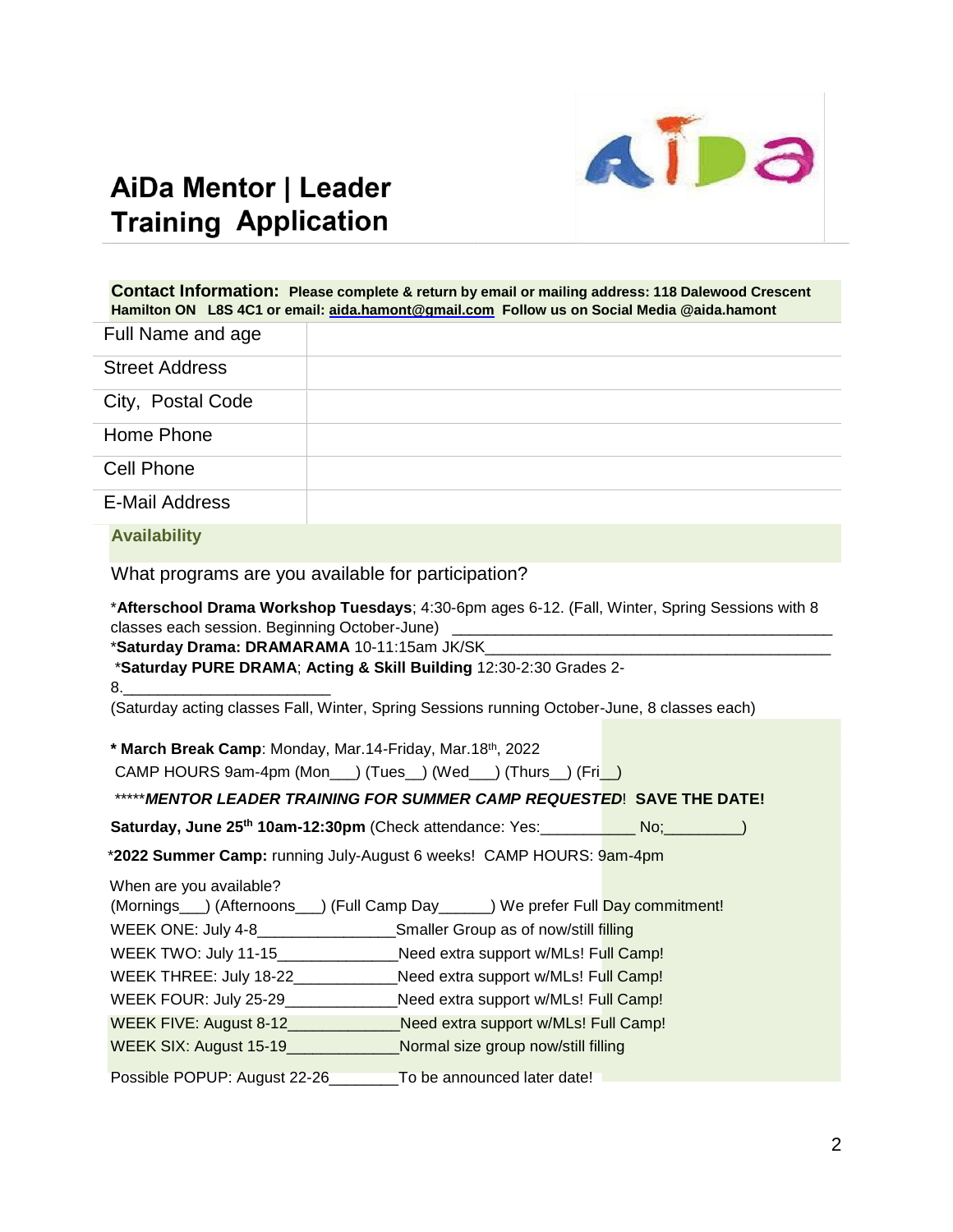### **Interests**

Tell us which AiDa activities interest you to participate in with kids, as you will do them ALL!

\_\_\_ Drama Games | Improvisations | Acting Styles | Scene Study | Monologues

\_\_\_ Movement | Voice | Diction | Meditation | Public Speaking ! Communication skill building exercises

\_\_\_ Arts/Crafts

\_\_\_ Team building activities & games

\_\_\_ Creative Writing | Writing original plays, skits, commercials, film apps

\_\_\_ Outdoor Activities/Games + Nature hikes | Summer Splash Pad | Playground

\_\_\_ Peer mediation, encouraging respect, acts of kindness, teamwork while building Life/leadership skills

Hands On Activities with Acting exercises to explore Senses, Feelings, develop, build & strengthen CONFIDENCE, Self-Esteem & Self-Discovery

**Special Skills or Qualifications: Attach Resume if needed. Any certifications?**  Summarize special skills and qualifications you have acquired from employment, previous volunteer work, or through other activities, including hobbies or sports. NO DRAMA EXPERIENCE NECESSARY!

# **Previous Experience working with kids ages 5-13**

Summarize your previous volunteer experience + PLUS HOW DID YOU FIND OUT ABOUT US?

**Person to Notify in Case of Emergency**